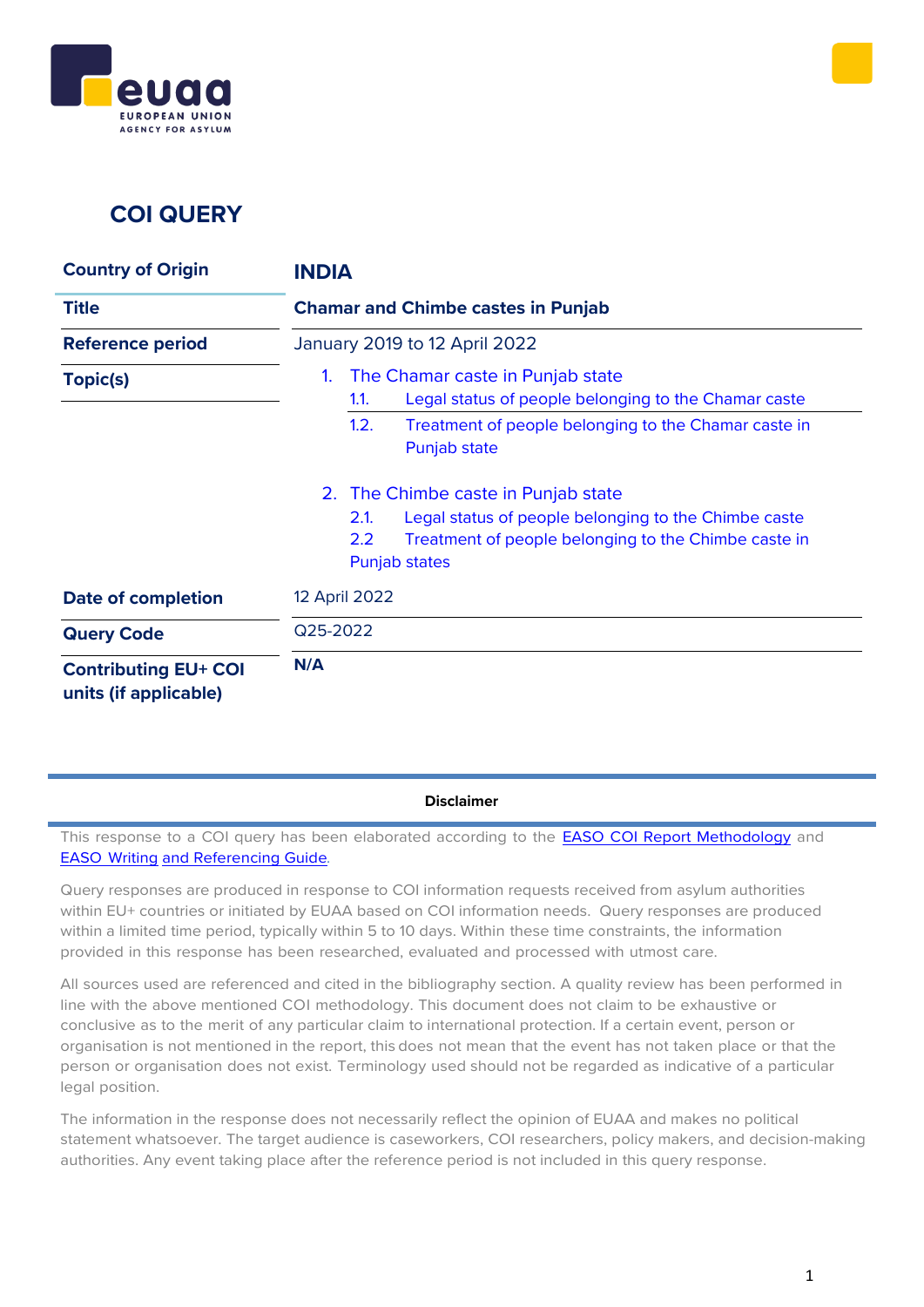



# **COI QUERY RESPONSE – India**

### **Chamar and Chimbe castes in Punjab**

### <span id="page-1-0"></span>**1. The Chamar caste in Punjab state**

#### <span id="page-1-1"></span>*1.1. Legal status of people belonging to the Chamar caste*

Chamar (also called Jatia Chamar, Rehgar, Raigar, Ramdasia or Ravidasiais) is officially listed by the Indian government among the Scheuled Castes and ScheduleTribes (SCSTs) in the state of Punjab.<sup>1</sup> SCSTs are 'among the most disadvantaged socio-economic groups in India'.<sup>2</sup> The official term 'Scheduled Caste' is used in place of the term 'Dalits', whichwas considered as 'condescending' and 'offensive', even though some political activists use this term.<sup>3</sup> A media source, indicated that Dalit community 'has chosen the term Dalit for itself, eschewing the official moniker of Scheduled Castes'.<sup>4</sup> 'Many different hereditary castes have been traditionally subsumed under the title *untouchable*, each of which subscribes to the social rule of endogamy (marriage exclusively within the caste community) that governs the caste system in general'.<sup>5</sup> The term 'Dalit' means 'untouchable'<sup>6</sup>, 'oppressed', 'broken' or 'crushed'<sup>7</sup> to the extent of losing original identity'.<sup>8</sup> Dalits are among the 'most vulnerable populations' in India.<sup>9</sup>

The provisions regulating the status of people belonging to the SCSTs (and to castes in general) include:

1) Articles 341 and 342 of the Constitution of India, stating the following:

'The President may with respect to any State or Union Territory and where it is a State after consultation with the Governor thereof, by public notification specify the castes, races or tribes or parts of or groups within castes, races or tribes which shall for the purposes of this Constitution be deemed to be Scheduled Castes in relation to that State. or Union Territory, as the case may be'.<sup>10</sup>

<sup>&</sup>lt;sup>1</sup> India, PSCFC, Notified Scheduled Castes of Punjab State, 20 April 2017, <u>url</u>

<sup>&</sup>lt;sup>2</sup> UN in India, About Scheduled Castes and Scheduled Tribes, n.d., [url](https://in.one.un.org/task-teams/scheduled-castes-and-scheduled-tribes/)

<sup>&</sup>lt;sup>3</sup> Britannica, Untouchable, Social Class, India, 18 May 2020, [url](https://www.britannica.com/topic/untouchable)

<sup>4</sup> NBC News, In India, Dalits still feel bottom of the caste ladder, 13 September 2020, [url](https://www.nbcnews.com/news/world/india-dalits-still-feel-bottom-caste-ladder-n1239846)

<sup>5</sup> Britannica, Untouchable, Social Class, India, 18 May 2020, [url](https://www.britannica.com/topic/untouchable)

<sup>6</sup> Britannica, Untouchable, Social Class, India, 18 May 2020, [url](https://www.britannica.com/topic/untouchable)

<sup>&</sup>lt;sup>7</sup> Minority Rights, India, Dalits, n.d., [url;](https://minorityrights.org/minorities/dalits/) NBC News, In India, Dalits still feel bottom of the caste ladder, 13 September 2020, [url](https://www.nbcnews.com/news/world/india-dalits-still-feel-bottom-caste-ladder-n1239846)

<sup>8</sup> Minority Rights, India, Dalits, n.d.[, url](https://minorityrights.org/minorities/dalits/)

<sup>&</sup>lt;sup>9</sup> HRW, India Should Stop Using Abusive Foreign Funding Law, 18 January 2022[, url](https://www.hrw.org/news/2022/01/18/india-should-stop-using-abusive-foreign-funding-law#:~:text=(Geneva)%20%E2%80%93%20The%20Indian%20government,silence%20civil%20society%20in%20India.)

<sup>&</sup>lt;sup>10</sup> India, DOPT, Chapter XI, Special Representation in Services for SC/ST, Articles 341 & 342, n.d., [url](https://dopt.gov.in/sites/default/files/ch-11.pdf)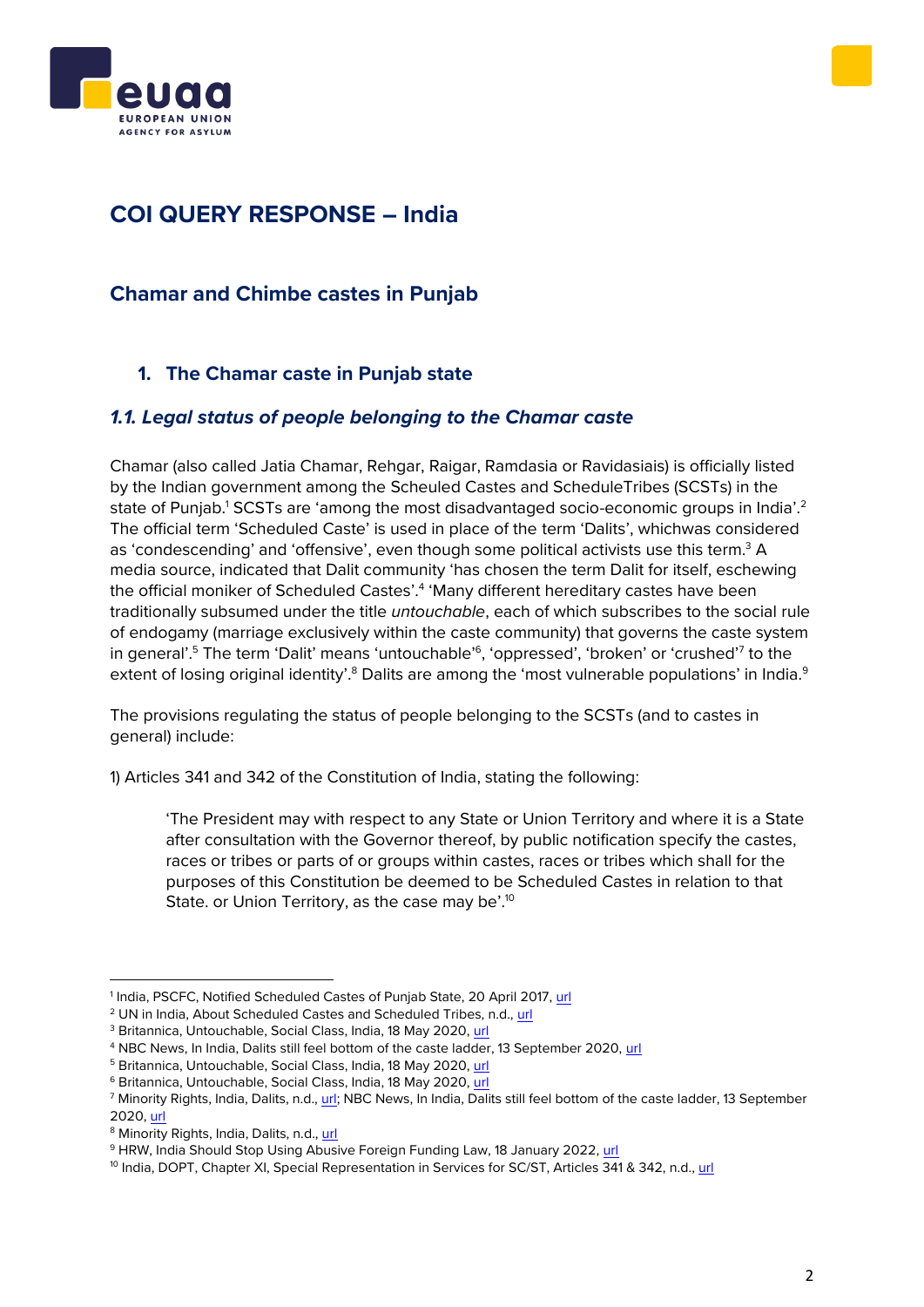



2) Article 15 of the Constitution of India on 'Prohibition of discrimination on grounds of religion, race, caste, sex or place of birth', stating the following:

1) The State shall not discriminate against any citizen on grounds only of religion, race, caste, sex, place of birth or any of them

2) No citizen shall, on grounds only of religion, race, caste, sex, place of birth or any of them, be subject to any disability, liability, restriction or condition with regard to a) access to shops, public restaurants, hotels and palaces of public entertainment; or b) the use of wells, tanks, bathing ghats, roads and places of public resort maintained wholly or partly out of State funds or dedicated to the use of the general public  $[\dots]$ <sup>11</sup>

3) Article 16 of the Constitution of India on 'Equality of opportunity in matters of public employment of the Indian Constitution', stating the following:

1) There shall be equality of opportunity for all citizens in matters relating to employment or appointment to any office under the State 2) No citizen shall, on grounds only of religion, race, caste, sex, descent, place of birth, residence or any of them, be ineligible for, or discriminated against in respect or, any employment or office under the State [...].<sup>12</sup>

4) The Scheduled Castes and Scheduled Tribes (Prevention of Atrocities) Act, 1989 (and its amendments). As described in the introduction of this Act, the 1989 Act is:

'An Act to prevent the commission of offences of atrocities against the members of the Scheduled Castes and the Scheduled Tribes, to provide for [Special Courts and the Exclusive Special Courts] for the trial of such offences and for the relief and rehabilitation of the victims of such offences and for matters connected therewith or incidental thereto'.<sup>13</sup>

5) The Prohibition of Employment as Manual Scavengers and their Rehabilitation Act 2013 'provide for the prohibition of employment as manual scavengers, rehabilitation of manual scavengers and their families, and for matters connected therewith or incident thereto'.<sup>14</sup> The Aim of this bill is to 'eliminate the inhuman practice of manual scavenging and rehabilitation of liberated manual scavengers, all of them who belong to the Scheduled Castes'.<sup>15</sup>

In addition to the aforementioned provisions, other Acts and measures have been launched by the Indian government to 'empower' the people belonging to the Scheuled Castes and ScheduleTribes (SCSTs). According to the United Nations (UN) in India, the actions can be summarised as follows:

<sup>&</sup>lt;sup>11</sup> India, Constitution of India 1949, available at [url,](https://indiankanoon.org/doc/609295/) Art 15

<sup>&</sup>lt;sup>12</sup> India, the Constitution of India 1949, n.d., available at [url,](https://indiankanoon.org/doc/211089/) Art 16

<sup>13</sup> India, NCSC, The Scheduled Castes and Scheduled Tribes (Prevention of Atrocities) Act, 1989, [url,](http://ncsc.nic.in/files/review%20proforma/PoA%20Act%201989%20with%20all%20ammendments.pdf) p. 2

<sup>&</sup>lt;sup>14</sup> India, The prohibition of employment as manual scavengers and their rehabilitation Act, 2013, No.25 of 2013, 18 September 2013, [url](http://ncsc.nic.in/files/review%20proforma/manualsca-act.pdf)

<sup>&</sup>lt;sup>15</sup> UN in India, About Scheduled Castes and Scheduled Tribes, n.d., [url](https://in.one.un.org/task-teams/scheduled-castes-and-scheduled-tribes/)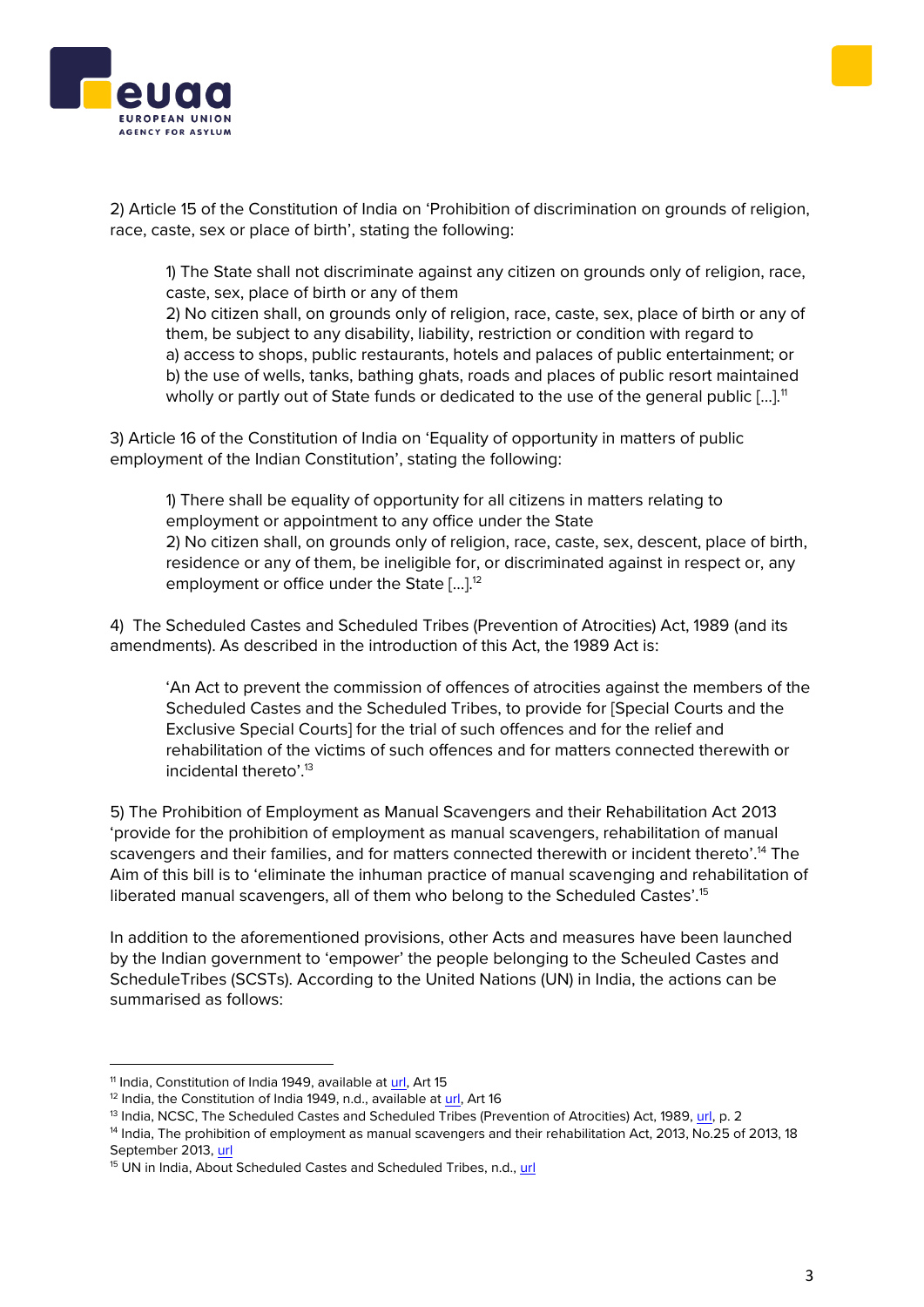

- 1) the Scheduled Tribes and other Traditional Forest Dwellers (Recognition of Forest Rights) Act, 2006 (FRA);
- 2) the Provision of the Panchayats (Extension to the Scheduled Areas) Act, 1996;
- 3) the Minor Forest Produce Act 2005;
- 4) the Tribal Sub-Plan Strategy (together with the Minor Forest Produce Act 2005 are focused on the socio-economic empowerment of STs);
- 5) the Land Acquisition Bill, which has been renamed as The Right to Fair Compensation and Transparency in Land Acquisition, Rehabilitation and Resettlement Bill, 2012 has a separate Chapter to protect the interests of SCs and STs. 16

### <span id="page-3-0"></span>*2.2 Treatment of people belonging to the Chamar caste in Punjab state*

In Punjab state, Dalits are the largest caste group, however it does not have a 'monolithic' character. 'Different castes and groups in different regions have their own political preferences and should not be seen as one single bloc'<sup>17</sup> as 'all of them are sharply divided across their respective distinctive cultural heritages, faiths and beliefs, and socio-religious background'.<sup>18</sup>

Although not specifically related to the treatment of Dalit communities in Punjab state, general information on the treatment of these castes at a national level is provided below.

The National Crimes Records Bureau reported 50 291 cases against Dalits during 2020.<sup>19</sup>

According to Amnesty International (AI), 'casted-based discrimination', 'violence' and 'widespread abuses' and 'discrimination accessing public services' against Dalits were recorded during 2021, while Dalits women 'faced sexual violence by men from dominant classes'. Additionally, it is estimated that 'more than 50,000 crimes against members of Scheduled Castes and 8,272 crimes against Scheduled Tribes were reported in 2020'.<sup>20</sup> Freedom House mentioned that 'scheduled castes (Dalits), and scheduled tribes (Adivasis) remain economically and socially marginalized'.<sup>21</sup> A 2022 report noted that the discrimination against Scheduled Tribes 'has substantially worsened in recent years' whereas Dalits 'have been victims of mob attacks perpetrated by Hindu-nationalist groups'.<sup>22</sup>

According to the United States Department of Labor (USDOL) 2021 report, children and girls belonging to the lower casts communities are the more vulnerable to 'commercial sexual exploitation, forced labour, and child trafficking'.<sup>23</sup> France 24 stated 'on average, ten Dalit

<sup>16</sup> UN in India, About Scheduled Castes and Scheduled Tribes, n.d., [url](https://in.one.un.org/task-teams/scheduled-castes-and-scheduled-tribes/)

<sup>17</sup> Wire (The), Punjab: Despite Strength in Numbers, Why Are Dalits Not Politically Empowered?, 21 June 2021, [url](https://thewire.in/politics/punjab-dalit-population-bsp-sad-empowerment)

<sup>&</sup>lt;sup>18</sup> Outlook India, Why Consolidation Of Dalit Votes In Punjab Is Unrealistic, 19 February 2022, [url](https://www.outlookindia.com/national/why-consolidation-of-dalit-votes-in-punjab-is-unrealistic--news-183110)

<sup>19</sup> India, NCRB, Crime in India 202, Statistics- Volume I, September 2021, [url](https://ncrb.gov.in/sites/default/files/CII%202020%20Volume%201.pdf)

<sup>&</sup>lt;sup>20</sup> AI, Amnesty International Report 2021/22; The State of the World's Human Rights; India 2021, 29 March 2022, [url,](https://www.amnesty.org/en/documents/pol10/4870/2022/en/#:~:text=The%20Amnesty%20International%20Report%202021,in%20the%20corridors%20of%20power.) p. 192

 $\frac{21}{21}$  Freedom House, Freedom in the World 2022, India, 28 February 2022[, url](https://freedomhouse.org/country/india/freedom-world/2022)

<sup>22</sup> BTI, India Country Report 2022, n.d., [url](https://bti-project.org/en/reports/country-report/IND)

<sup>&</sup>lt;sup>23</sup> USDOL, 2020 Findings on the Worst Forms of Child Labor: India, 29 September 2021, [url,](https://www.dol.gov/sites/dolgov/files/ILAB/child_labor_reports/tda2020/India.pdf) p. 3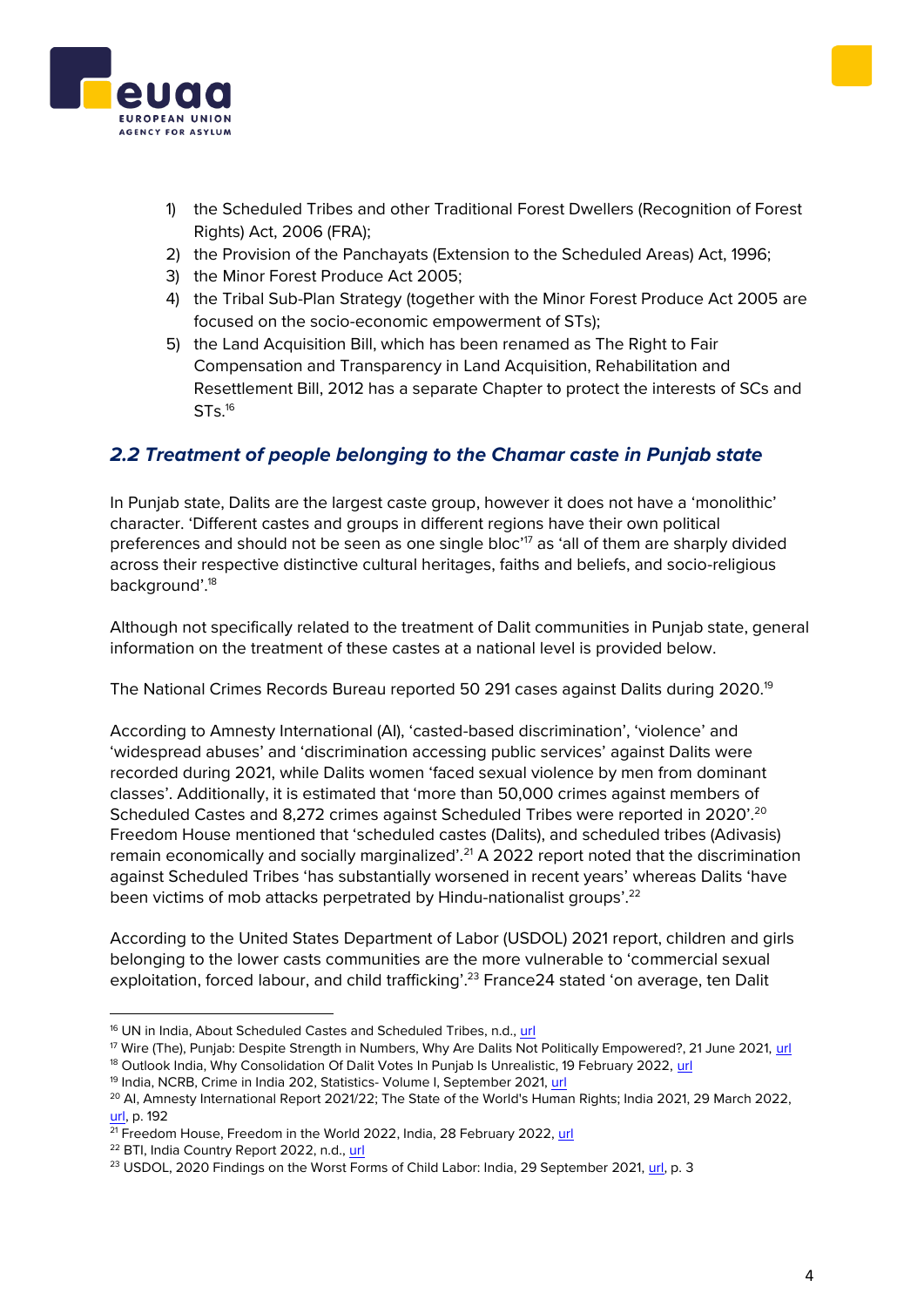



women are raped every day'.<sup>24</sup> The Australian Department of Foreign Affairs and Trade (DFAT) assessed that:

'Dalits and other people considered to be of a low caste face a high risk of official and societal discrimination, including social segregation, exclusion, compromised access to education and health care, and a higher risk of sexual assault in the case of women and girls'.<sup>25</sup>

#### <span id="page-4-0"></span>**2. The Chimbe caste in Punjab state**

#### <span id="page-4-1"></span>*2.1 Legal status of people belonging to the Chimbe caste in Punjab state*

The Chimbe (also called Chimba, Chippi, Chhippi, Chimpa, Darzi, Tonk) caste is officially listed by the Indian government as 'Other Backward Caste' (OBC) of the Punjab State.<sup>26</sup> The Government of India uses the 'Other Backward Classes'<sup>27</sup> as the official term to classify the 'castes that are educationally or socially disadvantaged under the constitution, and do not fall under Scheduled Castes or Scheduled Tribes'.<sup>28</sup> BBC indicated that OBCs 'fall between the traditional upper castes and the lowest'.<sup>29</sup> 'Other Backward Classes' is 'a category for groups deemed to be socially and educationally disadvantaged'.<sup>30</sup>

The exact number of populations belonging to OBCs is not clear as the latest OBC census took place in 1931, and included Pakistan. According to the latest available data, Other Backward Classes formed the 52 % of the population.<sup>31</sup> The 2021, census did not enumerate OBCs.<sup>32</sup>

Legal provisions regulating the OBCs are contained in the aforementioned Articles 15 and 16 as well as Articles 341 and 342 of the Indian Constitution.<sup>33</sup>

<sup>&</sup>lt;sup>24</sup> France 24, Women of India's Dalit caste overexposed to rape and other crimes, 19 January 2021, [url](https://www.france24.com/en/tv-shows/focus/20210119-women-of-india-s-dalit-caste-overexposed-to-rape-and-other-crimes)

<sup>&</sup>lt;sup>25</sup> Australia, DFAT, Country Information Report, India, 10 December 2020, [url,](https://www.dfat.gov.au/sites/default/files/country-information-report-india.pdf) p. 46

<sup>26</sup> India, NCBC, Central List of OBCs, n.d., [url](http://www.ncbc.nic.in/user_panel/GazetteResolution.aspx?Value=mPICjsL1aLuTMjHNGD7tLAGJDr0rFZ6gQLuDB%2fbe2VQawqI1srOZXpS98tTBZQrI)

<sup>27</sup> Britannica, Caste of India, 6 April 2022, [url](https://www.britannica.com/place/India/Caste)

<sup>&</sup>lt;sup>28</sup> Australia, DFAT, Country Information Report, India, 10 December 2020, [url,](https://www.dfat.gov.au/sites/default/files/country-information-report-india.pdf) p. 8

<sup>29</sup> BBC, What is India's caste system?, 19 June 2019, [url](https://www.bbc.com/news/world-asia-india-35650616)

<sup>&</sup>lt;sup>30</sup> USDOS, 2019 Report on International Religious Freedom, India, 10 June 2022, [url,](https://www.state.gov/wp-content/uploads/2020/06/INDIA-2019-INTERNATIONAL-RELIGIOUS-FREEDOM-REPORT.pdf) p. 9

<sup>31</sup> Wire (The), OBCs Haven't Been Counted Since 1931 Census. In Maharashtra, Demand For Separate Column Grows, 1 March 2020[, url](https://thewire.in/caste/maharashtra-obcs-census-2021)

<sup>&</sup>lt;sup>32</sup> Time of India (The), No OBC information in 2021 census as 2011 unusable: Government, 24 September 2021, url; Federal (The), Explained: Why caste-based census is not happening in India, 24 September 2021[, url](https://thefederal.com/explainers-2/caste-census/)

<sup>&</sup>lt;sup>33</sup> The articles are analysed in section 1, p. 2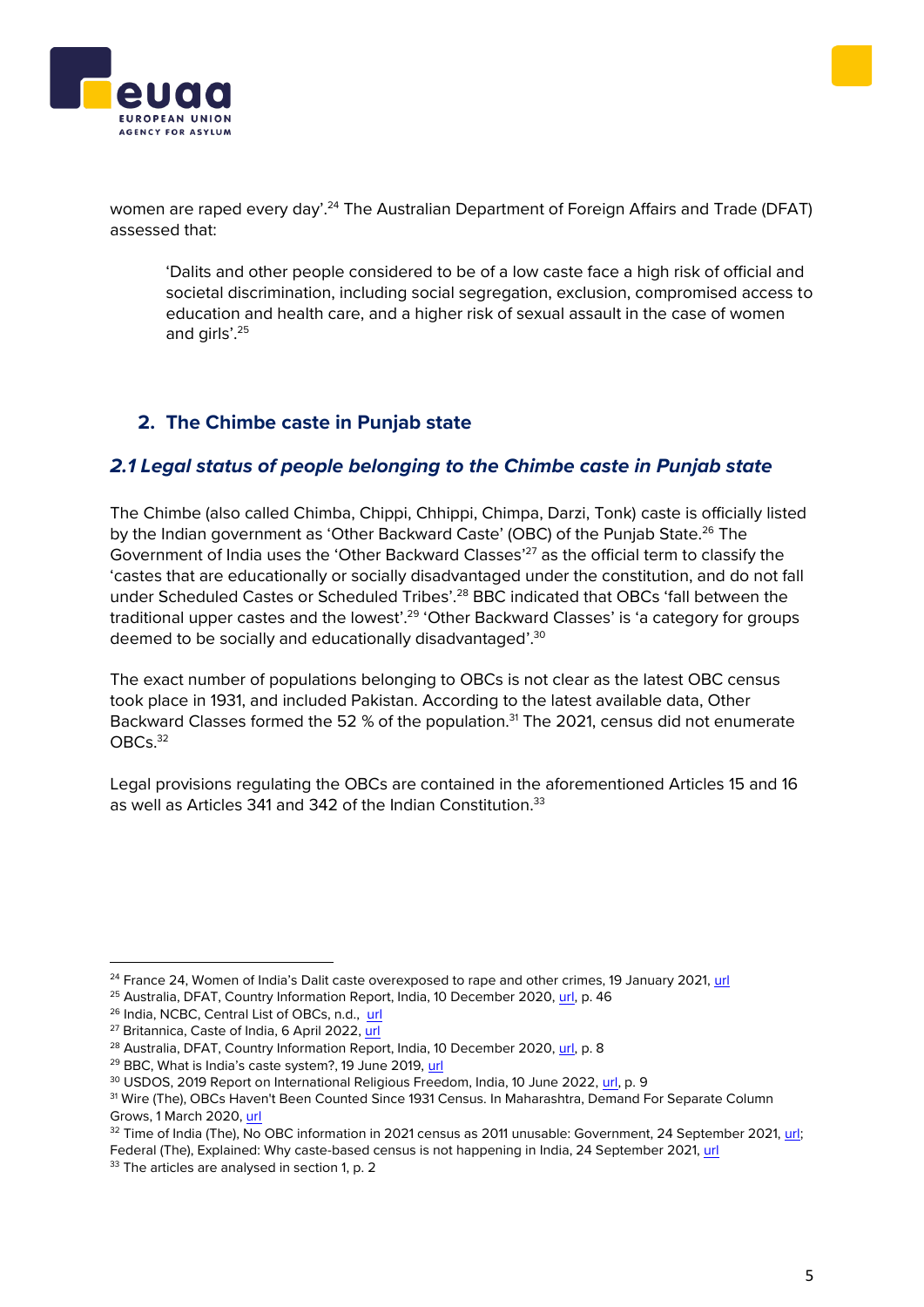



### <span id="page-5-0"></span>*2.2 Treatment of people belonging to the Chimbe caste in Punjab state*

Among all sources consulted within the limited timeframe for producing this COI query response, scarce information could be found specifically on the treatment of the Chimbe caste in Punjab state.

According to an article by The Diplomat, 'the suffering of OBCs remain underreported'.<sup>34</sup> As noted by Freedom House, despite the existence of the legal provisions which criminalise any act of discrimination against people belonging to underprivileged groups such as SCSTs and OBCs, 'members of these populations face routine discrimination and violence, and the criminal justice system fails to provide equal protection to marginalized groups'.<sup>35</sup>

<sup>&</sup>lt;sup>34</sup> Diplomat (The), Not Just 'Dalits': Other-Caste Indians Suffer Discrimination Too, 27 August 2019[, url](https://thediplomat.com/2019/08/not-just-dalits-other-caste-indians-suffer-discrimination-too/)

<sup>&</sup>lt;sup>35</sup> Freedom House, Freedom in the World 2022, India, 28 February 2022, [url](https://freedomhouse.org/country/india/freedom-world/2022)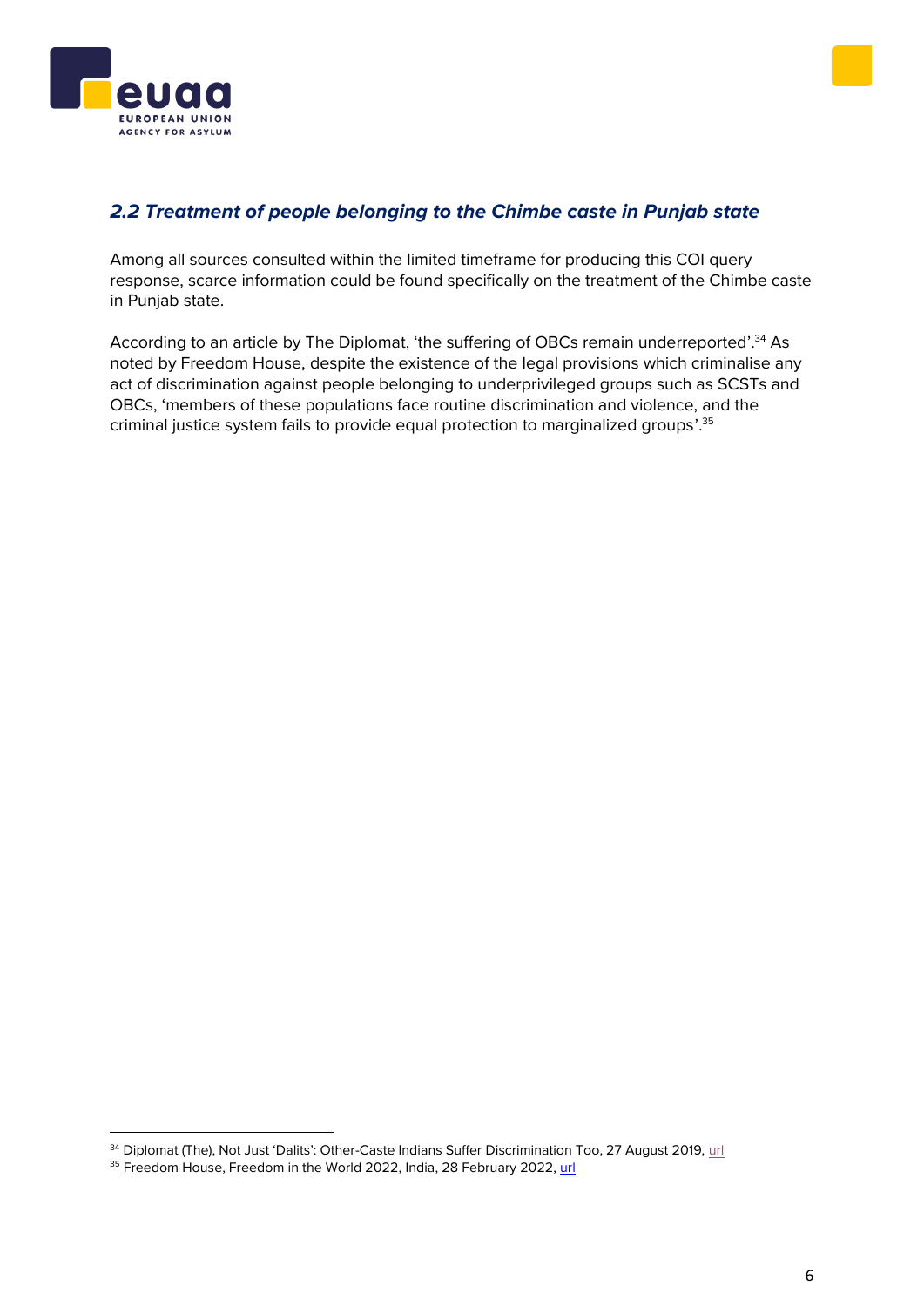



# **BIBLIOGRAPHY**

AI (Amnesty International), Amnesty International Report 2021/22; The State of the World's Human Rights; India 2021, 29 March 2022, [https://www.amnesty.org/en/documents/pol10/4870/2022/en/#:~:text=The%20Amnesty%20Int](https://www.amnesty.org/en/documents/pol10/4870/2022/en/#:~:text=The%20Amnesty%20International%20Report%202021,in%20the%20corridors%20of%20power) [ernational%20Report%202021,in%20the%20corridors%20of%20power,](https://www.amnesty.org/en/documents/pol10/4870/2022/en/#:~:text=The%20Amnesty%20International%20Report%202021,in%20the%20corridors%20of%20power) accessed 12 April 2022

Australia, DFAT (Department of Foreign Affairs and Trade), Country Information Report, India, 10 December 2020, [https://www.dfat.gov.au/sites/default/files/country-information-report](https://www.dfat.gov.au/sites/default/files/country-information-report-india.pdf)[india.pdf,](https://www.dfat.gov.au/sites/default/files/country-information-report-india.pdf) accessed 13 April 2022

BBC, What is India's caste system?, 19 June 2019, [https://www.bbc.com/news/world-asia-india-](https://www.bbc.com/news/world-asia-india-35650616)[35650616,](https://www.bbc.com/news/world-asia-india-35650616) accessed 13 April 2022

Britannica, Untouchable, Social Class, India, 18 May 2020, [https://www.britannica.com/topic/untouchable,](https://www.britannica.com/topic/untouchable) accessed 12 April 2022

Britannica, Caste of India, 6 April 2022, [https://www.britannica.com/place/India/Caste,](https://www.britannica.com/place/India/Caste) accessed 13 April 2022

BTI (Bertelsmann Transformation Index), India Country Report 2022, n.d., [https://bti](https://bti-project.org/en/reports/country-report/IND)[project.org/en/reports/country-report/IND,](https://bti-project.org/en/reports/country-report/IND) accessed 13 April 2022

Diplomat (The), Not Just 'Dalits': Other-Caste Indians Suffer Discrimination Too, 27 August 2019, [https://thediplomat.com/2019/08/not-just-dalits-other-caste-indians-suffer-discrimination](https://thediplomat.com/2019/08/not-just-dalits-other-caste-indians-suffer-discrimination-too/)[too/,](https://thediplomat.com/2019/08/not-just-dalits-other-caste-indians-suffer-discrimination-too/) accessed 13 April 2022

Federal (The), Explained: Why caste-based census is not happening in India, 24 September 2021, [https://thefederal.com/explainers-2/caste-census/,](https://thefederal.com/explainers-2/caste-census/) accessed 13 April 2022

France 24, Women of India's Dalit caste overexposed to rape and other crimes, 19 January 2021, [https://www.france24.com/en/tv-shows/focus/20210119-women-of-india-s-dalit-caste](https://www.france24.com/en/tv-shows/focus/20210119-women-of-india-s-dalit-caste-overexposed-to-rape-and-other-crimes)[overexposed-to-rape-and-other-crimes,](https://www.france24.com/en/tv-shows/focus/20210119-women-of-india-s-dalit-caste-overexposed-to-rape-and-other-crimes) accessed 13 April 2022

Freedom House, Freedom in the World 2022, India, 28 February 2022, [https://freedomhouse.org/country/india/freedom-world/2022,](https://freedomhouse.org/country/india/freedom-world/2022) accessed 12 April 2022

HRW (Human Rights Watch), India Should Stop Using Abusive Foreign Funding Law, 18 January 2022, [https://www.hrw.org/news/2022/01/18/india-should-stop-using-abusive-foreign](https://www.hrw.org/news/2022/01/18/india-should-stop-using-abusive-foreign-funding-law#:~:text=(Geneva)%20%E2%80%93%20The%20Indian%20government,silence%20civil%20society%20in%20India)[funding-](https://www.hrw.org/news/2022/01/18/india-should-stop-using-abusive-foreign-funding-law#:~:text=(Geneva)%20%E2%80%93%20The%20Indian%20government,silence%20civil%20society%20in%20India)

[law#:~:text=\(Geneva\)%20%E2%80%93%20The%20Indian%20government,silence%20civil%20](https://www.hrw.org/news/2022/01/18/india-should-stop-using-abusive-foreign-funding-law#:~:text=(Geneva)%20%E2%80%93%20The%20Indian%20government,silence%20civil%20society%20in%20India) [society%20in%20India,](https://www.hrw.org/news/2022/01/18/india-should-stop-using-abusive-foreign-funding-law#:~:text=(Geneva)%20%E2%80%93%20The%20Indian%20government,silence%20civil%20society%20in%20India) accessed 12 April 2022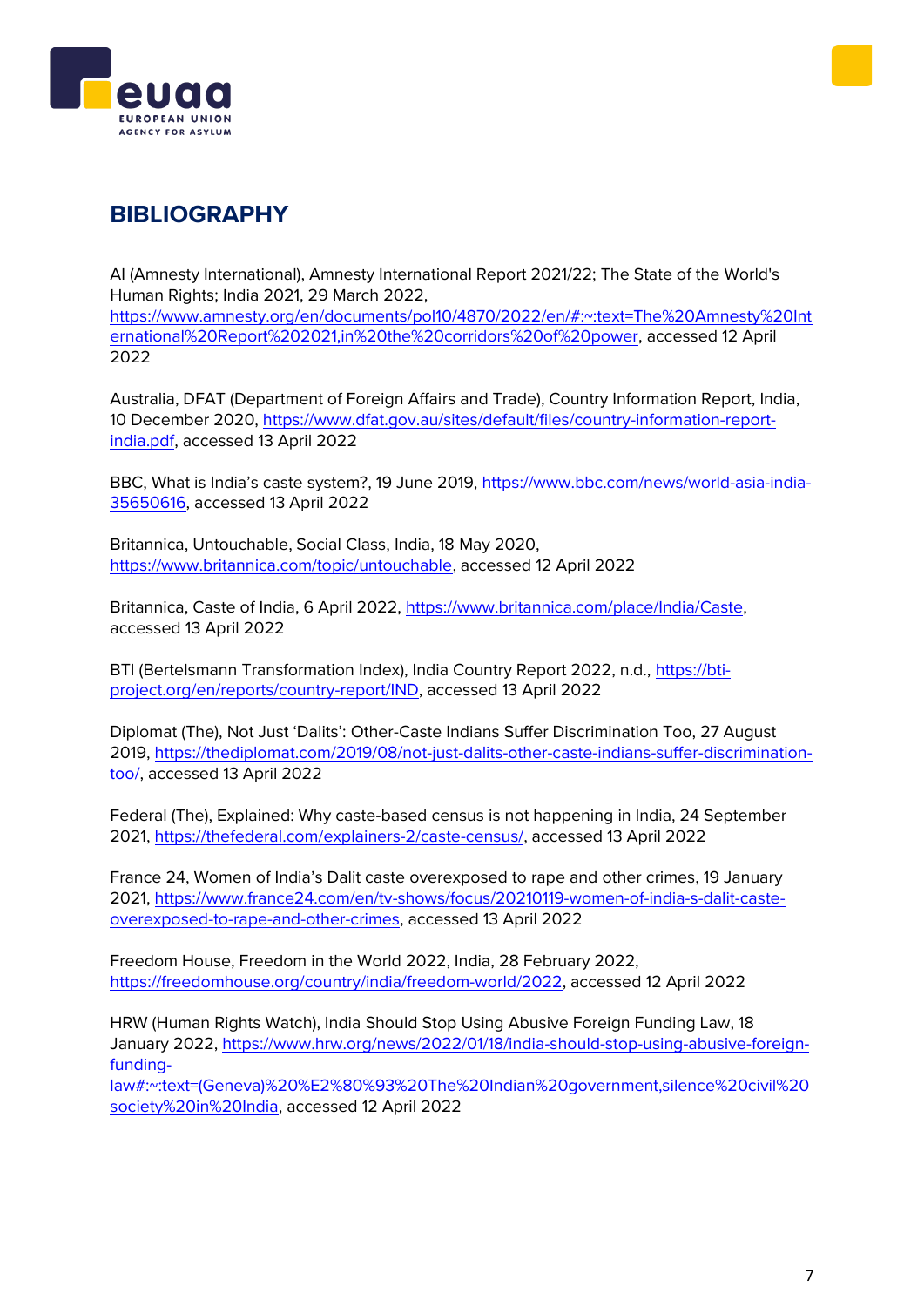



India, Article 15 in the Constitution of India 1949, available at [https://indiankanoon.org/doc/609295/,](https://indiankanoon.org/doc/609295/) accessed 13 April 2022

India, Article 16 in the Constitution of India 1949, available at [https://indiankanoon.org/doc/211089/,](https://indiankanoon.org/doc/211089/) accessed 13 April 2022

India, DOPT (Department of Personnel & Training), Chapter XI, Special Representation in Services for SC/ST, Articles 341 & 342, n.d., [https://dopt.gov.in/sites/default/files/ch-11.pdf,](https://dopt.gov.in/sites/default/files/ch-11.pdf) accessed 12 April 2022

India, MCA (Ministry of Corporate Affairs), The Gazette of India, Extraordinary, REGD. NO. D. L.- 33004/99, 14 April 2016, [https://www.mca.gov.in/Ministry/pdf/IBBINotification\\_14062017.pdf,](https://www.mca.gov.in/Ministry/pdf/IBBINotification_14062017.pdf) accessed 12 April 2022

India, NCBC (National Commission for Backward Classes), Central List of OBCs, n.d., [http://www.ncbc.nic.in/user\\_panel/GazetteResolution.aspx?Value=mPICjsL1aLuTMjHNGD7tLA](http://www.ncbc.nic.in/user_panel/GazetteResolution.aspx?Value=mPICjsL1aLuTMjHNGD7tLAGJDr0rFZ6gQLuDB%2fbe2VQawqI1srOZXpS98tTBZQrI) [GJDr0rFZ6gQLuDB%2fbe2VQawqI1srOZXpS98tTBZQrI,](http://www.ncbc.nic.in/user_panel/GazetteResolution.aspx?Value=mPICjsL1aLuTMjHNGD7tLAGJDr0rFZ6gQLuDB%2fbe2VQawqI1srOZXpS98tTBZQrI) accessed 13 April 2022

India, NCSC (National Commission for Scheduled Castes), The Scheduled Castes and Scheduled Tribes (Prevention of Atrocities) Act, 1989, n.d., [http://ncsc.nic.in/files/review%20proforma/PoA%20Act%201989%20with%20all%20ammendm](http://ncsc.nic.in/files/review%20proforma/PoA%20Act%201989%20with%20all%20ammendments.pdf) [ents.pdf,](http://ncsc.nic.in/files/review%20proforma/PoA%20Act%201989%20with%20all%20ammendments.pdf) accessed 12 April 2022

India, NCSC (National Commission for Scheduled Castes), The prohibition of employment as manual scavengers and their rehabilitation Act, 2013, No.25 of 2013, DL-(N)04/0007/2003-13, 18 September 2013, [http://ncsc.nic.in/files/review%20proforma/manualsca-act.pdf,](http://ncsc.nic.in/files/review%20proforma/manualsca-act.pdf) accessed 12 April 2022

India, NCRB (National Crimes Records Bureau), Ministry of Home Affairs, Crime in India 202, Statistics- Volume I, September 2021, <https://ncrb.gov.in/sites/default/files/CII%202020%20Volume%201.pdf> accessed 13 April 2022

India, PSCFC (Punjab Scheduled Castes Land Development & Finance Corporation), Notified Scheduled Castes of Punjab State, 20 April 2017, [https://pbscfc.punjab.gov.in/?q=node/21,](https://pbscfc.punjab.gov.in/?q=node/21) accessed 12 April 2022

Minority Rights, India, Dalits, n.d., [https://minorityrights.org/minorities/dalits/,](https://minorityrights.org/minorities/dalits/) accessed 12 April 2022

NBC News, In India, Dalits still feel bottom of the caste ladder, 13 September 2020, [https://www.nbcnews.com/news/world/india-dalits-still-feel-bottom-caste-ladder-n1239846,](https://www.nbcnews.com/news/world/india-dalits-still-feel-bottom-caste-ladder-n1239846) accessed 13 April 2022

Outlook India, Why Consolidation Of Dalit Votes In Punjab Is Unrealistic, 19 February 2022, [https://www.outlookindia.com/national/why-consolidation-of-dalit-votes-in-punjab-is](https://www.outlookindia.com/national/why-consolidation-of-dalit-votes-in-punjab-is-unrealistic--news-183110)[unrealistic--news-183110,](https://www.outlookindia.com/national/why-consolidation-of-dalit-votes-in-punjab-is-unrealistic--news-183110) 13 April 2022